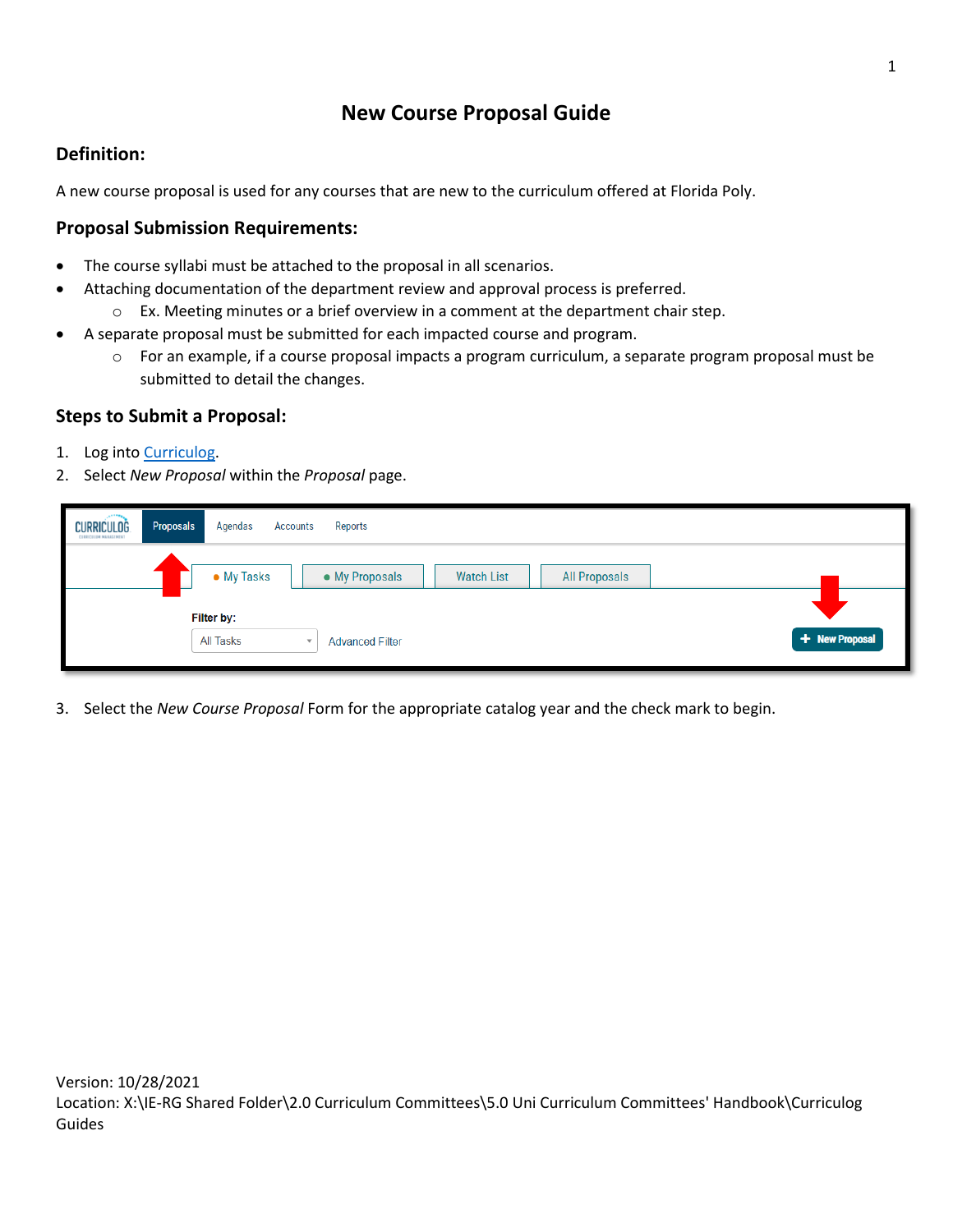| <b>CURRICULOG</b><br>CORRICOLUM MANAGEMENT                                      |                          |          |               |    |  |
|---------------------------------------------------------------------------------|--------------------------|----------|---------------|----|--|
| <b>All Processes</b>                                                            | Courses                  | Programs | <b>Others</b> |    |  |
| Sort by:<br>Process Title $\rightarrow$                                         |                          |          |               |    |  |
| 1. Revision Course Proposal 2022-23<br>5 mandatory 24 total                     | 000000000000000000000000 |          |               | M  |  |
| 2. Revision Program Proposal 2022-23<br>000000000000000<br>4 mandatory 16 total |                          |          |               | M  |  |
| 3. New Course Proposal 2022-23<br>4 mandatory 23 total                          | 0000000000000000000000   |          |               | Γ. |  |

- 4. Fill in all blank required fields marked with an asterisk and attached the appropriate documents.
	- a. The *Summary and Justification* section should include a brief overview of the purpose of the new course and how which program(s)/concentration(s) will use the course. If the proposal impacts another separate proposal that should be noted in this space.
- 5. To attach the required files (ex. course syllabus), select the *Files* tab on the right side of the form. Select *Choose File*, select the file, then select *Upload*.

| <b>Upload File</b>                                                                                                                                                                                                                                                                                           | х                    |
|--------------------------------------------------------------------------------------------------------------------------------------------------------------------------------------------------------------------------------------------------------------------------------------------------------------|----------------------|
| File Choose File No file chosen                                                                                                                                                                                                                                                                              | Steps to<br>Approval |
| Upload                                                                                                                                                                                                                                                                                                       | Ø<br><b>Files</b>    |
| $\times$<br>C<br>Search Desktop<br>Desktop<br>Q<br>Ō<br>$\,$<br>$\checkmark$                                                                                                                                                                                                                                 | ぷ<br>Crosslistings   |
| 胆 ▼<br>$\bullet$<br>m                                                                                                                                                                                                                                                                                        | শ                    |
| ٨<br>Name<br>国<br>Course Revision Proposal Guide 10.18<br>$\mathcal{R}$<br>A New Course Proposal Guide 10.21<br>À<br>New Course Proposal Guide 10.21<br><b>A</b> New Course Proposal - Ci<br>$100 10.21$<br>À.<br>$\leq$<br>$\mathcal{P}$<br>$\mathbf{v}$<br>All files<br>$\checkmark$<br>$\checkmark$<br>ř. | Proposal<br>Lookup   |
| Cancel<br>Open<br>d.                                                                                                                                                                                                                                                                                         |                      |

Version: 10/28/2021

Location: X:\IE-RG Shared Folder\2.0 Curriculum Committees\5.0 Uni Curriculum Committees' Handbook\Curriculog Guides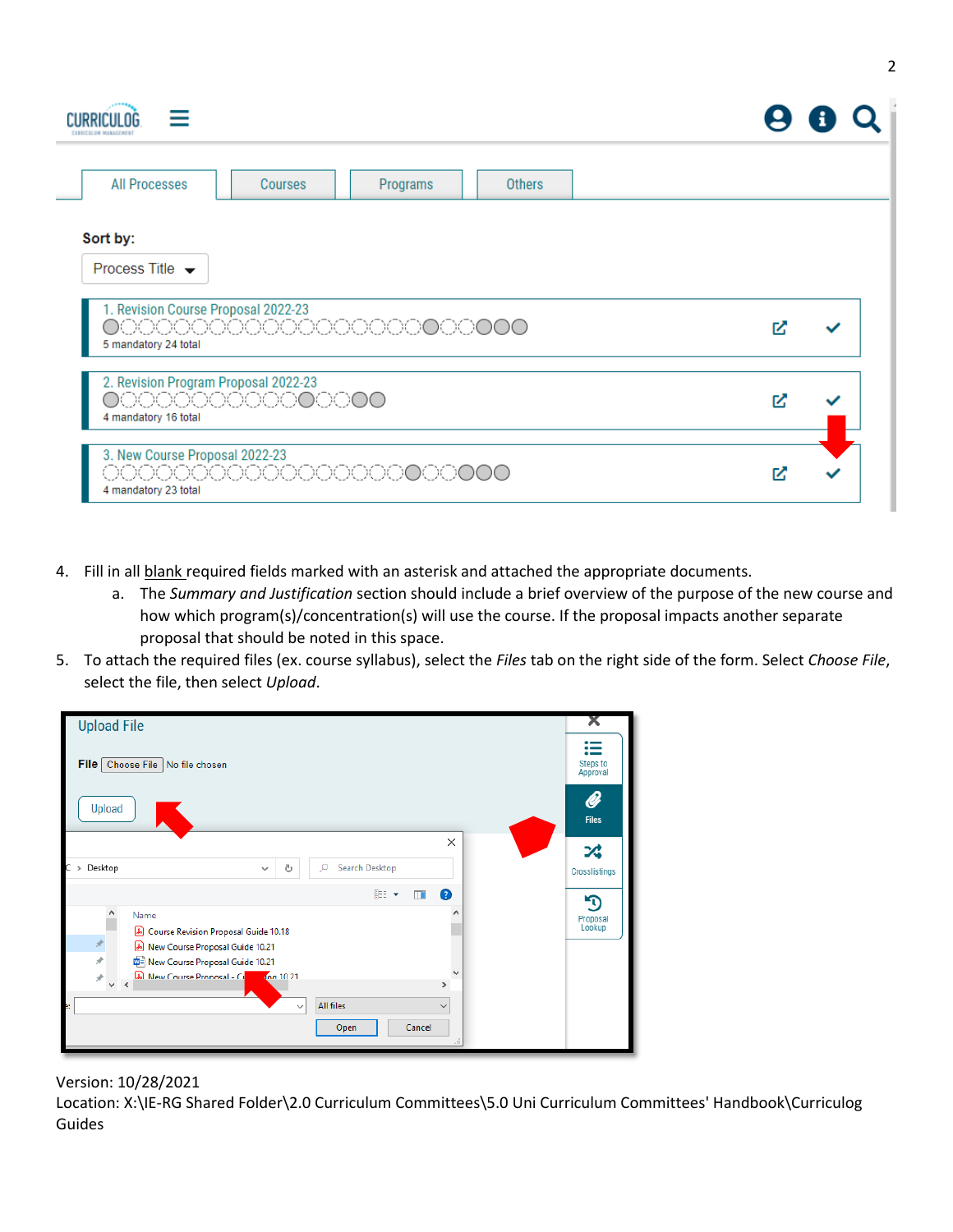- 6. Once the new proposal is filled out completely and the required documents are attached, launch the proposal by clicking *Validate and Launch Proposal*.
	- a. If items are missing or in error, you will receive a message detailing the issues to correct. If there are no errors, select *Launch*.



7. The proposal is now fully submitted and will go through the designated workflow. The progress of the proposal can be tracked by selecting the *Workflow Status* tab on the right of the proposal. The proposal can always be found under the *My Proposals* tab in Curriculog.

| Reports<br>Proposals<br>Agendas<br>Accounts                                                        |                | <b>Jay Hoying</b>                                                                                                                                                                                        |
|----------------------------------------------------------------------------------------------------|----------------|----------------------------------------------------------------------------------------------------------------------------------------------------------------------------------------------------------|
| • My Tasks<br>• My Proposals<br><b>Watch List</b><br><b>All Proposals</b>                          |                |                                                                                                                                                                                                          |
| Filter by:<br>All My Proposals<br><b>Advanced Filter</b>                                           | + New Proposal | <b>My Recent Notifications</b>                                                                                                                                                                           |
| ACG - 2020 -<br>Unlaunched<br>Status:<br>8. Test 2022-23                                           | ш              | Decision: Jay Hoying has decided to approve your proposal,<br><b>Oct 20</b><br>AMH - 2020 - American History Since 1877. Click here to view<br>the proposal.                                             |
| Last Activity: Oct 4, 2021 11:26 AM by Jay Hoying<br>AMH - 2020 - American History Since 1877      |                | Approved: The proposal, AMH - 2020 - American History Since<br><b>Oct 20</b><br>1877, with the step of Originator has been approved and is<br>moving on to the Department Chair: AHSS & Cert step. Click |
| 0000000<br>. Revision Course Proposal 2022-23<br>Last Activity: Oct 20, 2021 8:12 AM by Jay Hoying | ▥<br>↜         | here to view the proposal.<br>Next Step: The proposal, AMH - 2020 - American History Since<br><b>Oct 20</b><br>1877, is moving on to the next step and has become your new                               |